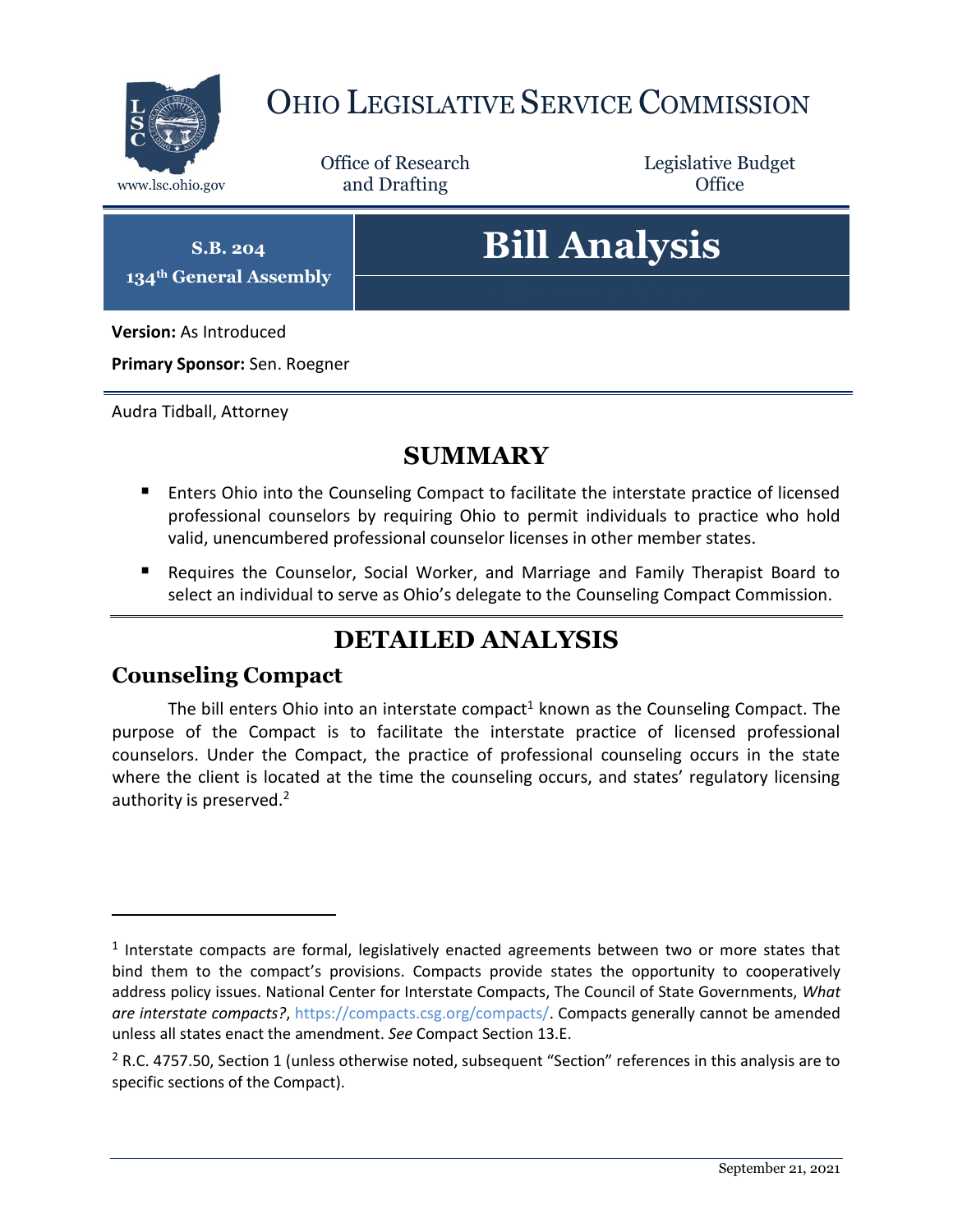The Compact is not presently in effect; it will go into effect when it is enacted by ten states.<sup>3</sup> Currently, it has been enacted by Georgia and Maryland.<sup>4</sup>

#### **State participation in the Compact**

To participate in the Compact, a state must: 5

- 1. License and regulate licensed professional counselors, which are counselors licensed by member states to independently assess, diagnose, and treat behavioral health conditions;<sup>6</sup>
- 2. Require licensees to (a) pass a nationally recognized exam, (b) have a master's degree in counseling or specified graduate coursework in various topic areas, including meeting specified semester or quarter-hour requirements, and (c) complete a supervised postgraduate professional experience;
- 3. Have a mechanism in place for receiving and investigating complaints about licensees;
- 4. Participate fully in the Counseling Compact Commission's data system (see "**Counseling Compact Commission**," and "**Data system**," below);
- 5. Notify the Commission of adverse actions or the availability of investigative information regarding a licensee;
- 6. Implement or utilize procedures for considering criminal history records of applicants for an initial privilege to practice, including submission of fingerprints or biometric-based information to obtain federal and state criminal history records;
- 7. Comply with rules of the Commission;
- 8. Require an applicant to obtain or retain a home state license and meet home state qualifications for licensure and renewal;
- 9. Grant the privilege to practice to a licensee holding a valid unencumbered license in another member state in accordance with the terms of the Compact and rules;
- 10. Provide for attendance of the state's representative at Commission meetings.

#### **Counseling Compact Commission**

The Compact provides for creation of a joint public agency knowns as the Counseling Compact Commission, which is to be an instrumentality of the Compact member states.<sup>7</sup>

<sup>&</sup>lt;sup>3</sup> Counseling Compact, When will the Compact go into effect?, [https://counselingcompact.org/;](https://counselingcompact.org/) Section 13.A.

<sup>4</sup> Counseling Compact, *Map*, [https://counselingcompact.org/map/.](https://counselingcompact.org/map/)

<sup>&</sup>lt;sup>5</sup> Section 3.A. and B.

<sup>6</sup> Section 2.O.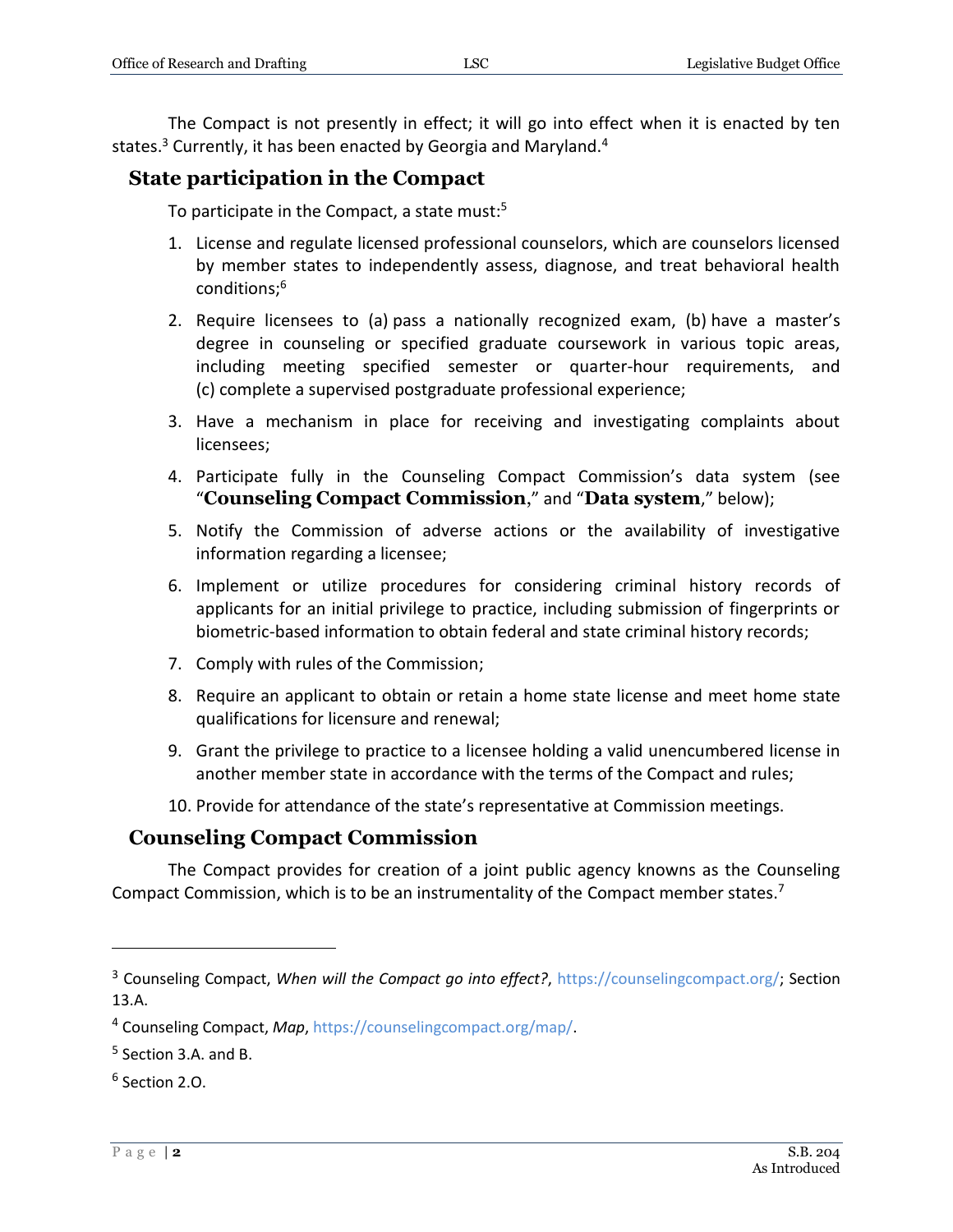#### **Membership**

Each member state is to have one delegate selected by the member state's licensing board responsible for licensing and regulating licensed professional counselors. The bill requires the Counselor, Social Worker, and Marriage and Family Therapist Board to select Ohio's delegate within 60 days of entering into the Compact. Subsequent vacancies must be filled within 60 days.<sup>8</sup> The delegate must be a current licensed professional counselor-member or public-member of the licensing board, or an administrator of the licensing board. Each Commission member is entitled to one vote regarding Commission rules and bylaws.<sup>9</sup>

#### **Powers and duties**

Some powers and duties of the Commission include establishing bylaws, maintaining financial records, promulgating rules, purchasing and maintaining insurance, hiring employees and taking related actions, and borrowing money.<sup>10</sup>

#### **Executive Committee**

The Commission's Executive Committee is an 11-member committee that has the power to act on behalf of the Commission. It consists of seven voting members elected by the Commission from its current membership, and up to four nonvoting members from recognized national professional counselor organizations. The Executive Committee is required to meet annually. The Executive Committee's duties and responsibilities include recommending changes to rules and bylaws and fees, ensuring Compact administration services are appropriately provided, maintaining financial records, monitoring member-state compliance, and establishing additional committees.<sup>11</sup>

#### **Commission meetings**

Commission meetings are required to be open to the public, and public notice of the meetings must be provided. Meeting minutes must be kept.

Closed, nonpublic Commission meetings may occur only to discuss limited topics such as member state noncompliance; employment, compensation, and discipline of specific employees or internal personnel practices; litigation; contract negotiation; criminal accusations; and trade secrets and confidential information. Commission legal counsel must certify that a meeting may be closed and reference the relevant exempting provision.<sup>12</sup>

 $\overline{a}$ 

<sup>10</sup> Section 9.C.

 $7$  Section 9.B.1.

<sup>8</sup> R.C. 4757.511.

<sup>&</sup>lt;sup>9</sup> Section 9.B.

<sup>&</sup>lt;sup>11</sup> Section 9.D.

<sup>12</sup> Section 9.E.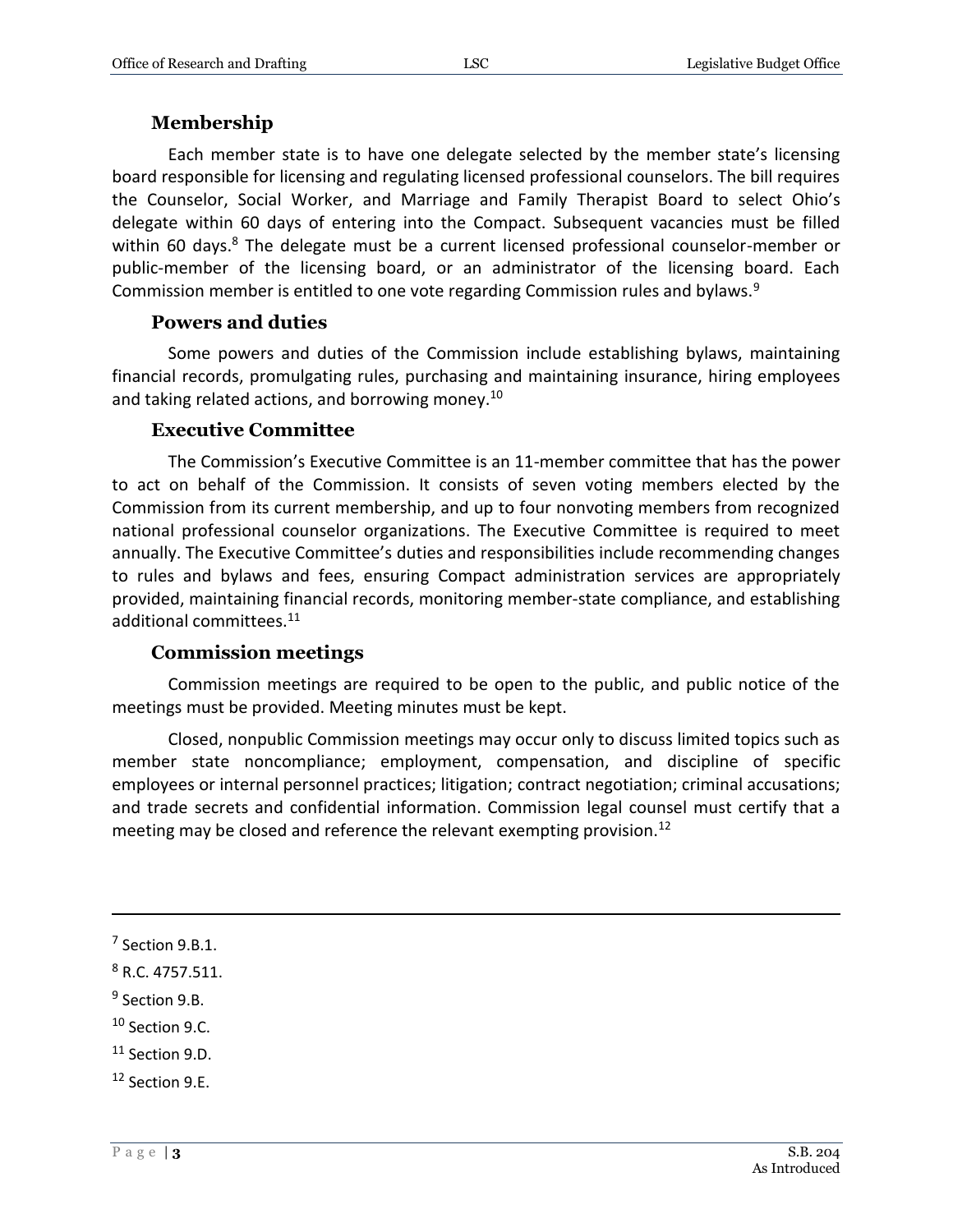#### **Commission finances**

The Commission is required to pay for reasonable expenses of its establishment, organization, and ongoing activities. The Commission may collect an annual assessment from member states. The Commission cannot incur obligations without first securing funds to meet the obligation, and cannot pledge the credit of member states without their authority. The Commission must keep accurate accounts of receipts and disbursements, which are subject to audit.<sup>13</sup>

#### **Rulemaking**

The Commission is required to promulgate rules to achieve the purpose of the Compact. However, any rules that go beyond the scope of the purposes of the Compact are invalid. If a majority of the legislatures of member states reject a rule by enacting a statute or resolution within four years of a rule being adopted, then the rule will have no further force in any member state.<sup>14</sup>

The Commission is required to provide notice of proposed rulemaking at least 30 days prior to a meeting at which a final rule will be adopted. The notice must be posted on the Commission's website and on the website of each member state's licensing board or other place where a member state would publish proposed rules. The notice must include (1) details on the time, place, and location of the meeting, (2) the text of the proposed rule, (3) a request for comments, and (4) the manner in which interested persons can submit notice to attend the public hearing.<sup>15</sup>

The Commission must grant an opportunity for a public hearing if a hearing is requested by at least 25 persons, a state or federal governmental subdivision, or an association having at least 25 members. If a hearing is held, public notice must be provided. Persons wishing to be heard at the hearing must notify the Commission in writing at least five business days before the hearing. Hearings will be recorded. Written data may also be submitted and will be made available to the public.<sup>16</sup>

The Commission must, by a majority vote of all members, take final action on proposed rules and determine the effective date of rules. The Compact also provides a process for the adoption of emergency rules that may be adopted immediately without notice, opportunity for comment, or hearing. Thereafter, the normal rulemaking procedures must be applied to an emergency rule within 90 days.<sup>17</sup>

<sup>13</sup> Section 9.F.

<sup>&</sup>lt;sup>14</sup> Section 11.A. and C.

<sup>&</sup>lt;sup>15</sup> Section 11.E. and F.

<sup>16</sup> Section 11.G., H., and I.

 $17$  Section 11.L. and M.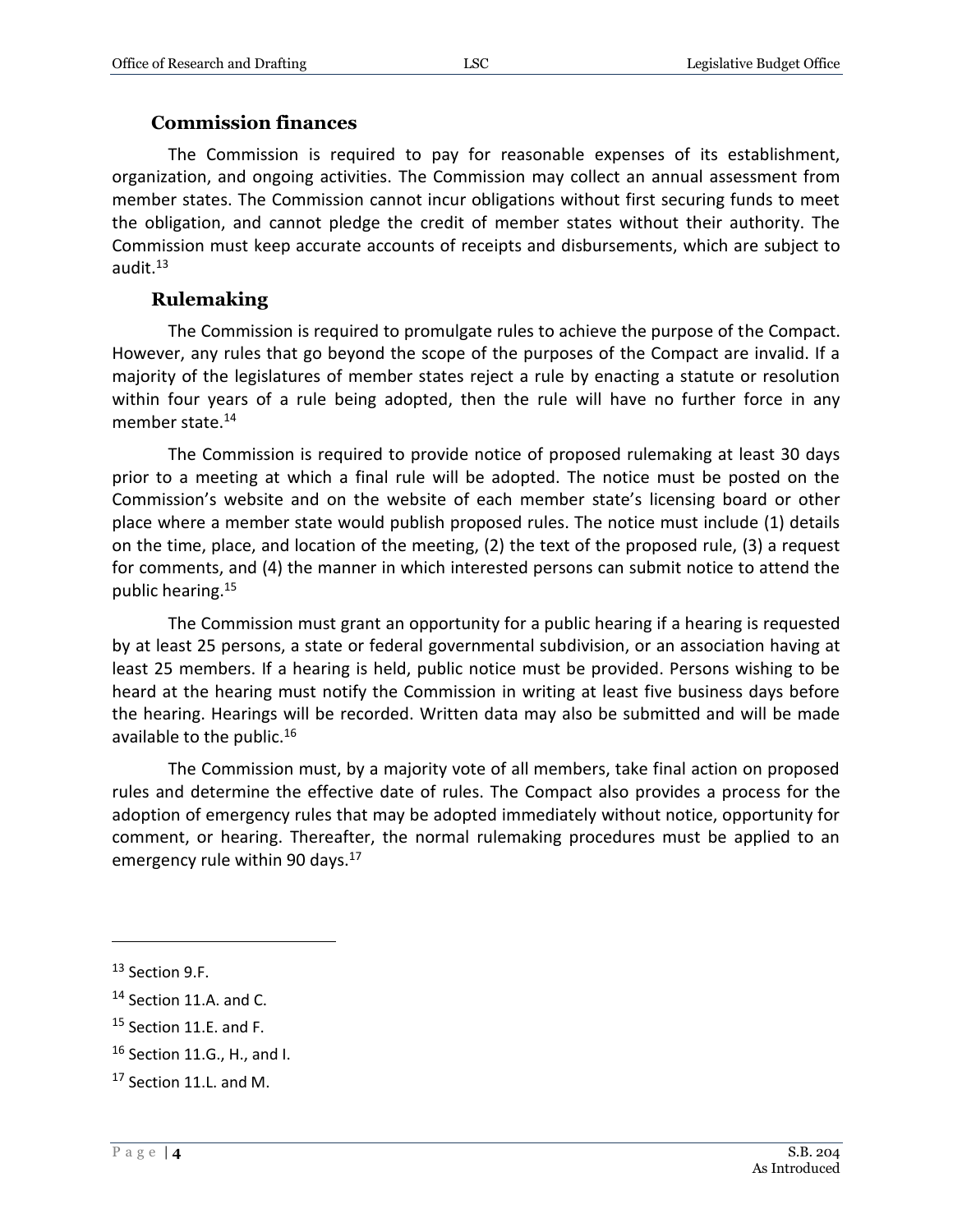#### **Qualified immunity, defense, and indemnification**

The Compact provides that the members, officers, executive director, employees, and representatives of the Commission are immune from suit and liability for claims related to Commission employment, duties, and responsibilities, unless caused by intentional or willful or wanton misconduct. The Commission must defend such persons in related civil actions, but the person may retain their own counsel as well. The Commission must indemnify such persons for the amount of a related settlement or judgment.<sup>18</sup>

#### **Data system**

The Commission must develop and operate a coordinated database and reporting system containing licensure, adverse action, and investigative information on all individuals licensed by member states.<sup>19</sup> Each member state must submit a uniform data set to the data system for each licensee, including:<sup>20</sup>

- 1. Identifying information;
- 2. Licensure data;
- 3. Adverse action;
- 4. Nonconfidential information related to alternative program participation;
- 5. License application denial information;
- 6. Significant investigative information;
- 7. Other information as specified in Commission rules.

The Commission must promptly notify all member states of adverse action against a licensee or license applicant. Adverse action information and investigative information is available to other member states. Member states may designate information provided to the data system as not to be shared with the public. $^{21}$ 

#### **Privilege to practice**

Member states must grant the privilege to practice (i.e. provide a legal authorization to practice professional counseling that is equivalent to that of a license) to a licensee holding a valid unencumbered license in another member state. <sup>22</sup> A member state may charge a fee for granting the privilege to practice.<sup>23</sup>

<sup>&</sup>lt;sup>18</sup> Section 9.G.

<sup>&</sup>lt;sup>19</sup> Section 10.A.

<sup>&</sup>lt;sup>20</sup> Section 10.B.

 $21$  Section 10.C., D., and E.

<sup>22</sup> Section 3.F.

<sup>23</sup> Section 3.C.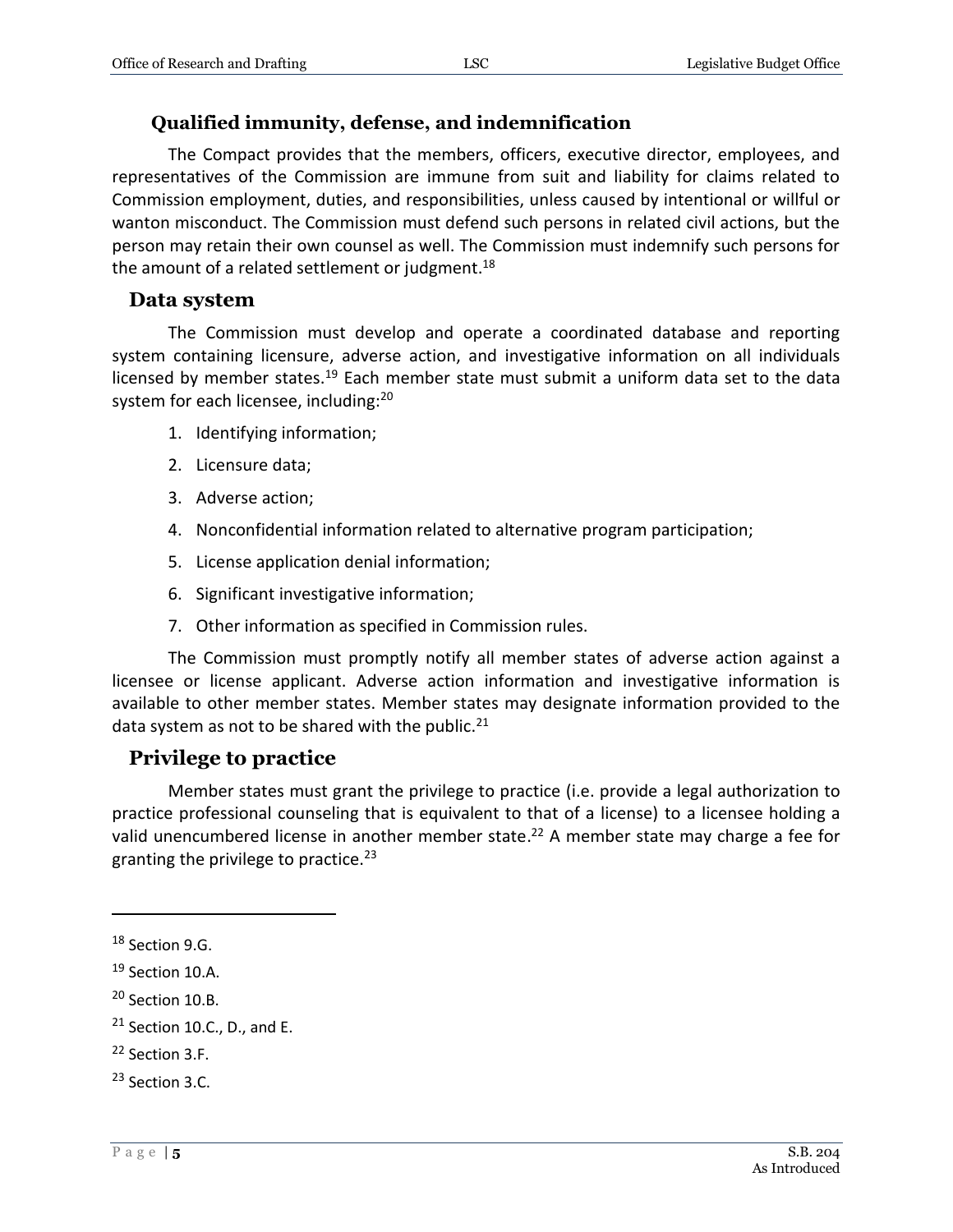To exercise the privilege to practice, a licensee must:<sup>24</sup>

- 1. Hold a license in the home state, which is the licensee's primary state of residence,  $25$ and the home state must be a member state;
- 2. Have a valid Social Security number or national practitioner identifier;
- 3. Be eligible for the privilege to practice by virtue of not having the licensee's privilege to practice removed by a remote state;
- 4. Not have an encumbrance or restriction against any license or privilege to practice within the prior two years;
- 5. Notify the Commission that the licensee is seeking the privilege to practice in a remote state or states;
- 6. Pay any applicable fees, including any state fee;
- 7. Meet home state continuing education requirements;
- 8. Meet any remote state jurisprudence requirements (assessments of an individual's knowledge of the laws and rules governing the practice of professional counseling in a particular state); 26
- 9. Report to the Commission any adverse action, encumbrance, or restriction on a license taken by a nonmember state within 30 days of the action.

A licensee providing professional counseling services in a remote state under a privilege to practice must adhere to the laws and regulations, including scope of practice, of the remote state.<sup>27</sup> Such a licensee is subject to the remote state's regulatory authority. Except as discussed below, the privilege to practice is valid until the expiration of the home state license.<sup>28</sup>

A remote state may, in accordance with due process and that state's laws, remove a licensee's privilege to practice in the remote state for a specific period of time, impose fines, or take other necessary actions to protect the health and safety of citizens. If a home state license is encumbered, the licensee will lose the privilege to practice in any remote state until the home state license is unencumbered and the licensee has not had any encumbrances or restrictions against any license or privilege to practice within the previous two years. If a licensee's privilege to practice in a remote state is removed, the licensee may lose the privilege to practice in all other remote states until the period of time for which the privilege to practice was removed has ended, all fines have been paid, and the licensee has not had any

<sup>24</sup> Section 4.A.

<sup>&</sup>lt;sup>25</sup> Section 2.K.

<sup>26</sup> Section 2.N.

 $27$  Section 4.C. and 15.A.

<sup>28</sup> Section 4.B.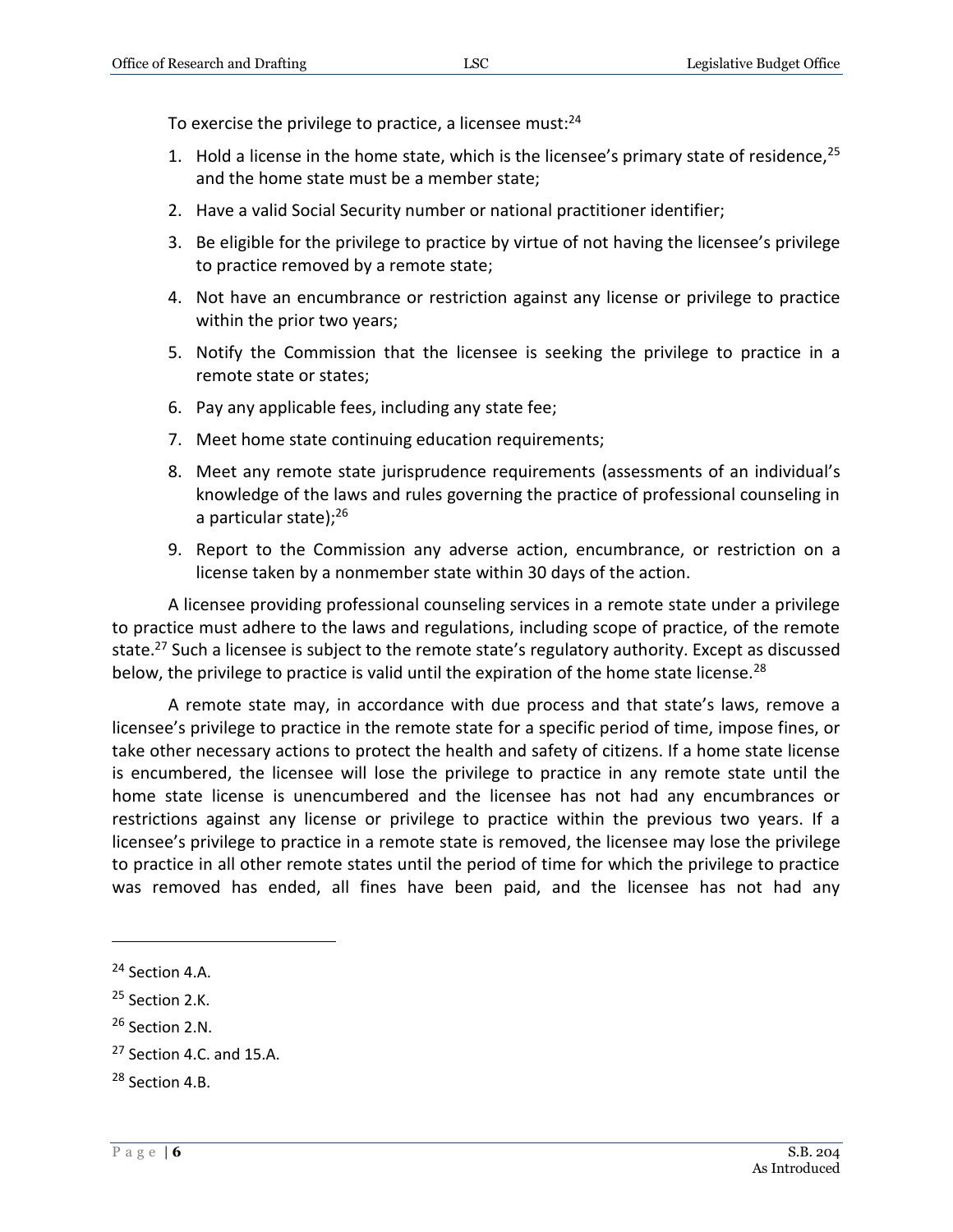encumbrance or restriction against a license or privilege to practice within the previous two years.<sup>29</sup>

#### **Privilege to practice telehealth**

Member states must recognize the right of a licensed professional counselor with a home state license to practice professional counseling in a member state via telehealth. Telehealth is defined in the bill as the application of telecommunication technology to deliver professional counseling services remotely to assess, diagnose, and treat behavioral health conditions.<sup>30</sup> A licensee practicing professional counseling in a remote state under the Compact must adhere to laws and regulations of the remote state.<sup>31</sup>

#### **Adverse actions**

The Compact provides that a remote state has the authority to take adverse action against a licensed professional counselor's privilege to practice within that state. Adverse actions are administrative, civil, equitable, or criminal actions permitted under state laws and imposed by a licensing board or other authority, such as revocation, suspension, probation, monitoring, imposition of limitations on practice, or other licensure encumbrances.<sup>32</sup> Subpoenas may be issued related to hearings and investigations.<sup>33</sup>

Only a home state can take adverse action against the license issued by the home state. A home state must give the same priority and effect to reported conduct from a member state as it would if the conduct occurred in the home state. If a licensee changes primary state of residence during the course of an investigation, the home state must complete the pending investigation. The administrator of the data system must promptly notify the new home state of any adverse actions.<sup>34</sup>

If adverse action is taken by a home state, the privilege to practice in all other member states is deactivated until all encumbrances have been removed from the home state license. All home state disciplinary orders must state that the licensee's privilege to practice is deactivated in all member states during the pendency of the order.<sup>35</sup>

The Compact also provides the following regarding adverse actions: $36$ 

 $\overline{a}$ 

<sup>35</sup> Section 8.G.

<sup>&</sup>lt;sup>29</sup> Section 4.D. through H.

<sup>&</sup>lt;sup>30</sup> Section 2.Y.

<sup>&</sup>lt;sup>31</sup> Section 7.

<sup>32</sup> Section 2.B.

<sup>33</sup> Section 8.A.

<sup>&</sup>lt;sup>34</sup> Section 8.B. and C.

<sup>36</sup> Section 8.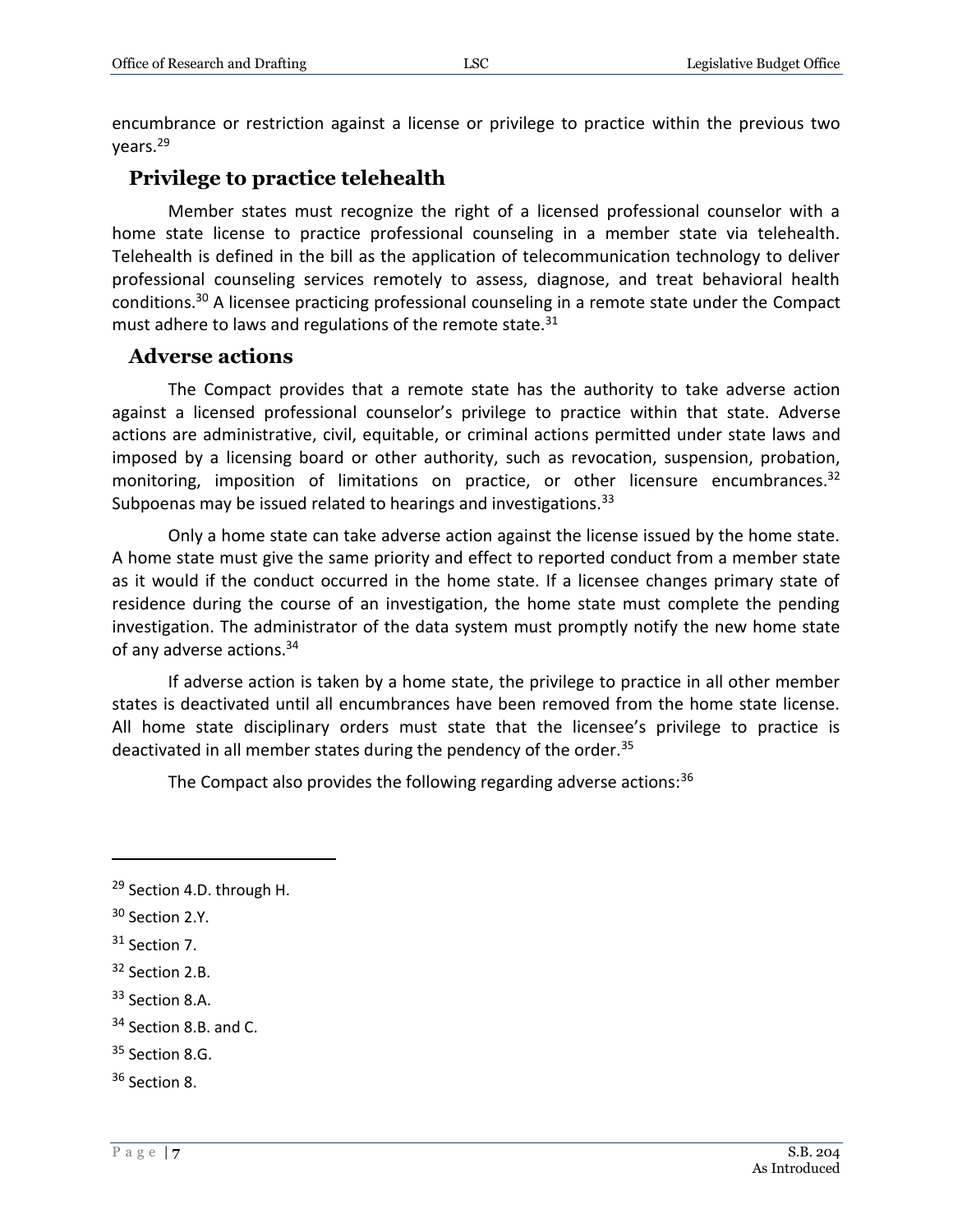- 1. Member states may recover from licensees costs of investigations if permitted by state law;
- 2. Member states may take adverse action based on factual findings of a remote state;
- 3. Member states may participate in joint investigations and must share information in furtherance of investigations initiated under the Compact;
- 4. Member states that take adverse action must promptly notify the administrator of the data system;
- 5. Member states may permit participation in an alternative program, which is a nondisciplinary monitoring or practice remediation process, $37$  in lieu of adverse action.

#### **Obtaining a new home state license**

A licensed professional counselor may hold a home state license in only one member state at a time; however, the Compact does not interfere with a licensee's ability to hold a single state license in multiple states. The Compact does not affect member state requirements for issuance of single state licenses.<sup>38</sup> A single state license is a license issued by a member state that authorizes practice only within the issuing state and does not include a privilege to practice in any other member state.<sup>39</sup>

If a licensed professional counselor moves residences between two member states, the counselor must file an application for a new home state license, pay applicable fees, and notify the current and new home states. Upon receiving the application, the new home state must use the data system to verify the counselor meets eligibility criteria. The state need not conduct primary source verification, except criminal records checks (if applicable) and completion of any requisite jurisprudence requirements of the new home state. If the counselor cannot meet Compact criteria, the new home state may apply its requirements for issuing a single state license.<sup>40</sup>

#### **Active duty military personnel and spouses**

Active duty military personnel or their spouse must designate a home state where the individual has a current license in good standing. The individual may retain the home state designation while the service member is on active duty.<sup>41</sup>

<sup>&</sup>lt;sup>37</sup> Section 2.C.

<sup>&</sup>lt;sup>38</sup> Section 5.A. and D.

<sup>39</sup> Section 2.W.

<sup>40</sup> Section 5.B.

<sup>41</sup> Section 6.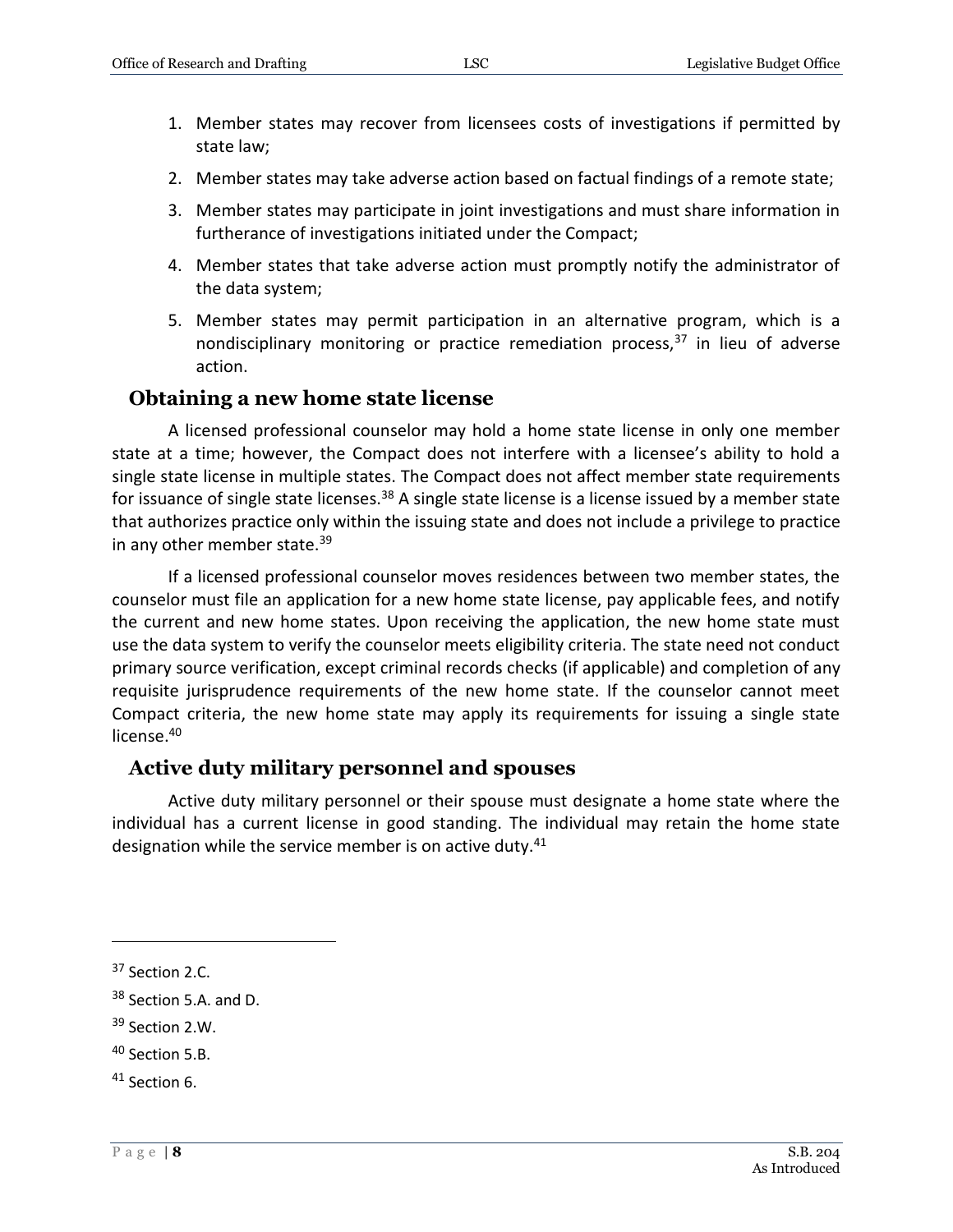#### **Commission oversight, dispute resolution, and enforcement**

The Compact provides that the executive, legislative, and judicial branches of government for each state must enforce the Compact and take necessary actions to effectuate its purpose and intent. Additionally, the Commission may initiate legal proceedings to enforce compliance with the Compact. The Compact and its rules are to have standing as statutory  $law.<sup>42</sup>$ 

If the Commission determines that a member state has defaulted under the Compact, the Commission is required to provide written notice to that state and all member states, as well as provide remedial training and assistance. If a defaulting state fails to cure the default, that state may be terminated from the Compact by a majority vote of all member states. The Compact contains additional details regarding the termination process as well as a right to appeal.<sup>43</sup>

#### **Withdrawal**

Any member state may withdraw from the Compact by enacting a law repealing the Compact. A withdrawal is effective six months after enactment of a repealing statute. Withdrawing states must continue to comply with investigative and adverse action reporting requirements prior to the effective date of the withdrawal.<sup>44</sup>

#### **Construction and severability**

The Compact provides that it is to be liberally construed and its provisions are severable.<sup>45</sup>

#### **Binding effect of Compact and other laws**

The Compact provides that any laws in a member state in conflict with the Compact are superseded to the extent of the conflict. Lawful actions of the Commission, including rules and bylaws, are binding on member states. However, if a provision of the Compact exceeds the constitutional limits imposed on the legislature of any member state, the provision is ineffective to the extent of the conflict in that member state.<sup>46</sup>

<sup>42</sup> Section 12.A. and I.

<sup>&</sup>lt;sup>43</sup> Section 12.B. through G.

<sup>&</sup>lt;sup>44</sup> Section 13.C.

<sup>45</sup> Section 14.

<sup>46</sup> Section 15.C., D., and F.